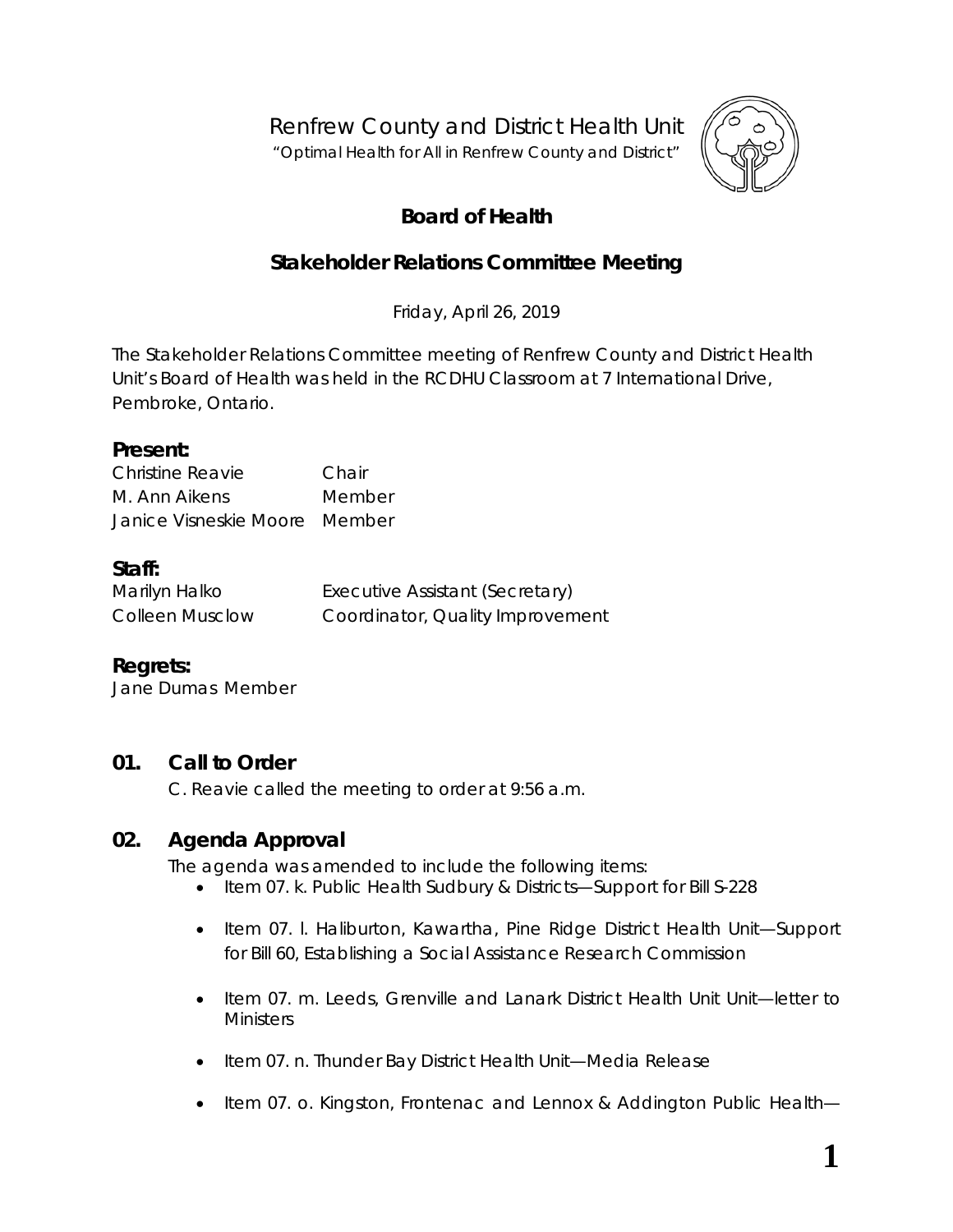Minimizing harms associated with the announced expansion of the sale of beverage alcohol in Ontario

- Item 07. p. Kingston, Frontenac and Lennox & Addington Public Health— Endorsement of the Children Count Task Force Recommendations
- Item 07. q. Kingston, Frontenac and Lennox & Addington Public Health— Endorsement of the Ontario Dietitians in Public Health letter on Bill 60
- Item 11. Communication Strategy—Media Release

### **Resolution: # 1 SRC 2019-Apr-26**

A motion by M. Ann Aikens; seconded by J. Visneskie Moore; be it resolved that the agenda be approved, as amended.

Carried

### **03. Delegations**

There were no delegations.

## **04. Declarations of Conflict of Interest**

There were no declarations of conflict of interest.

## **05. Minutes of Previous Meeting (Approval)**

a. The Committee approved the meeting minutes for the Stakeholder Relations Committee meeting held on Friday, February 08, 2019.

## **Resolution: # 2 SRC 2019-Apr-26**

A motion by M. Ann Aikens; seconded by J. Visneskie Moore; be it resolved that the minutes for the Stakeholder Relations Committee meeting held on Friday, February 08, 2019 be approved, as presented.

Carried

### **06. Business Arising**

None

### **07. Correspondence**

The Committee reviewed and discussed the correspondence shown in the table below and recommended the following *Action*(s) to the Board: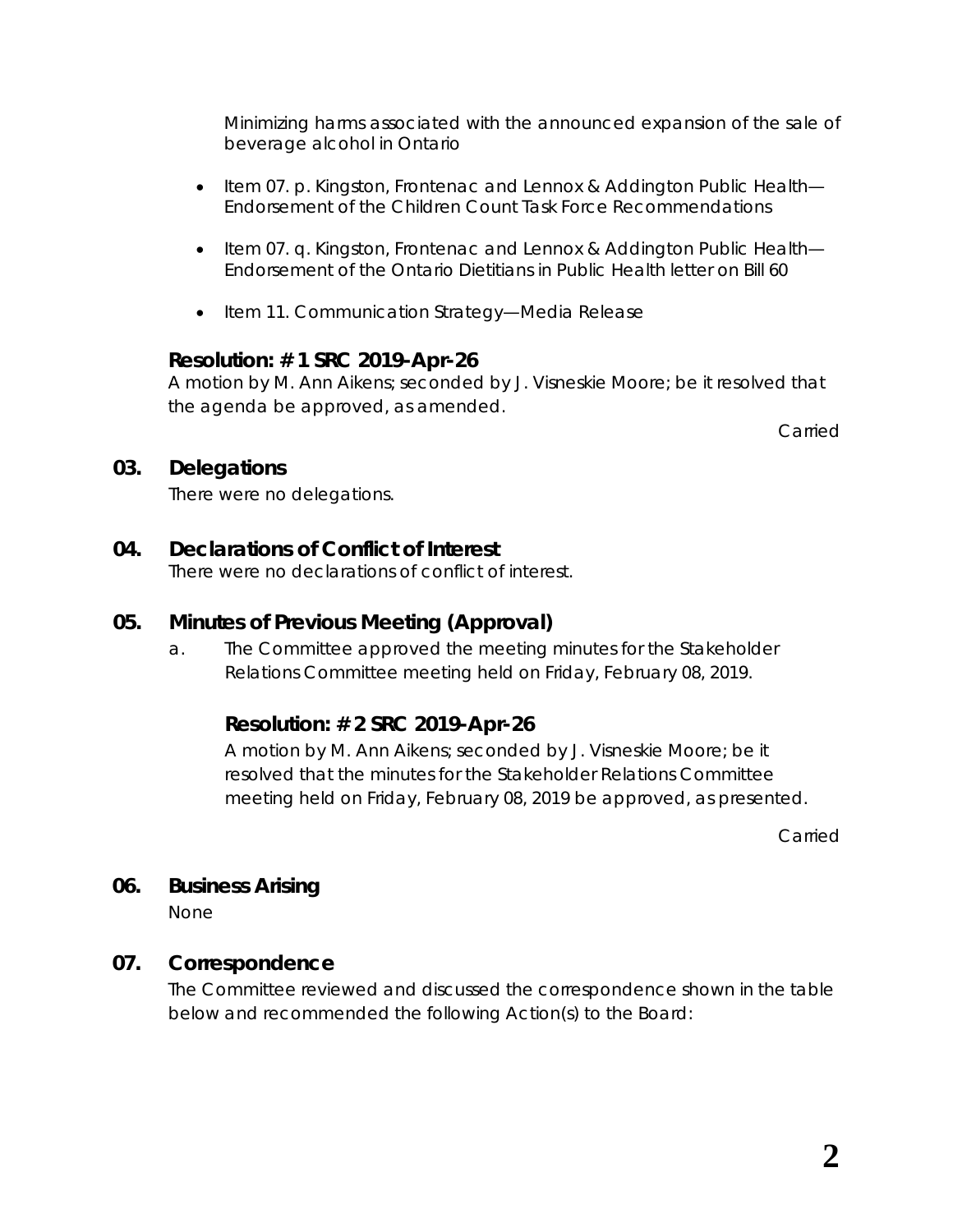| Subject: |                                                                                                                                                               | From:                                                             | <b>Action:</b>                                                                                                                                                      |  |
|----------|---------------------------------------------------------------------------------------------------------------------------------------------------------------|-------------------------------------------------------------------|---------------------------------------------------------------------------------------------------------------------------------------------------------------------|--|
| a.       | Call for Board of<br><b>Health Nominations-</b><br>2019-2020 and 2020-<br>2021-alPHa Board of<br><b>Directors</b>                                             | alPHa                                                             | recommend to<br>$\bullet$<br>Board, pending<br>review of 2019<br><b>Budget</b>                                                                                      |  |
| b.       | Letter of Response                                                                                                                                            | Premier Ford<br>$\bullet$                                         | refer to Board for<br>$\bullet$<br>information                                                                                                                      |  |
| C.       | <b>Annual Report 2018</b>                                                                                                                                     | North Bay Parry Sound<br>$\bullet$<br><b>District Health Unit</b> | refer to Board<br>$\bullet$<br>and RCDHU staff<br>for information-<br>note financial<br>information on<br>page 31                                                   |  |
| d.       | <b>Strengthening SFOA,</b><br>2017                                                                                                                            | Perth District Health Unit<br>$\bullet$                           | refer to Board for<br>$\bullet$<br>information                                                                                                                      |  |
| е.       | <b>Bill 60</b>                                                                                                                                                | Peterborough Public<br>$\bullet$<br>Health                        | receive as<br>$\bullet$<br>information                                                                                                                              |  |
| f.       | <b>Funding for Healthy</b><br><b>Babies, Healthy</b><br><b>Children Program</b>                                                                               | Peterborough Public<br>$\bullet$<br>Health                        | receive as<br>$\bullet$<br>information                                                                                                                              |  |
| g.       | Improving and<br><b>Maintaining the Health</b><br>of the People: The<br><b>Contribution of Public</b><br><b>Health to Reducing</b><br><b>Hallway Medicine</b> | Simcoe Muskoka District<br>$\bullet$<br><b>Health Unit</b>        | receive as<br>$\bullet$<br>information and<br>background<br>information for<br>our response                                                                         |  |
| h.       | <b>Child Visual Health and</b><br><b>Vision Screening</b><br><u>protocol</u>                                                                                  | Southwestern Public<br>$\bullet$<br>Health                        | receive as<br>$\bullet$<br>information                                                                                                                              |  |
| İ.       | <b>Toronto Indigenous</b><br><b>Overdose Strategy</b>                                                                                                         | City of Toronto                                                   | refer to Board as<br>$\bullet$<br>information with<br>the suggestion<br>that it may<br>possibly be one<br>of the topics<br>discussed at our<br><b>Board Retreat</b> |  |
| j.       | <b>Standing Committees'</b><br>Performance<br><b>Outcomes</b>                                                                                                 | <b>RCDHU Governance</b><br>Committee                              | remove monthly<br>$\bullet$<br>from item 03.                                                                                                                        |  |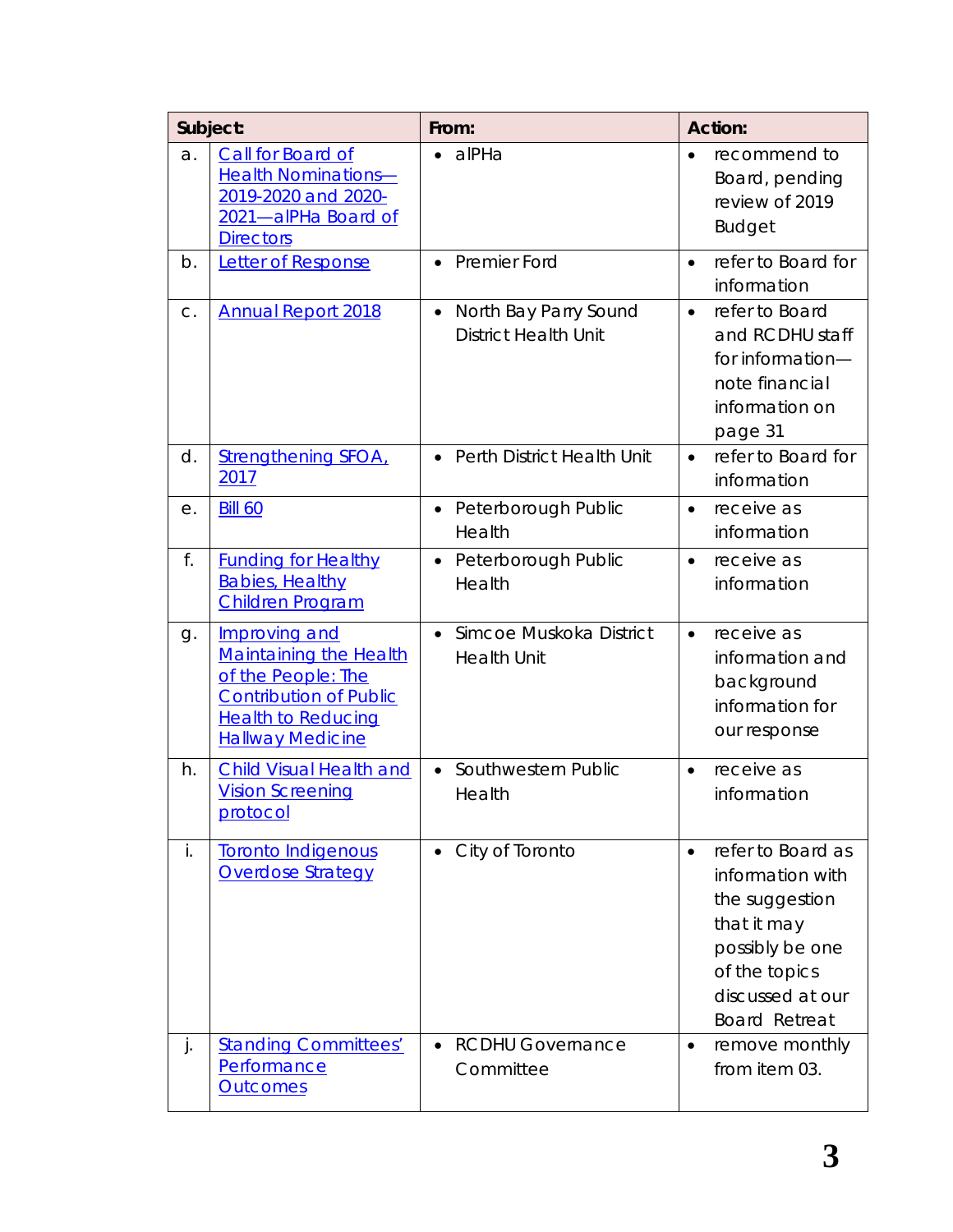| К.             | <b>Support Bill S-228, Child</b><br><b>Health Protection Act</b>                                                          | Public Health Sudbury &<br>$\bullet$<br><b>Districts</b>                           | $\bullet$ | recommend that<br>Board endorse<br>letter |
|----------------|---------------------------------------------------------------------------------------------------------------------------|------------------------------------------------------------------------------------|-----------|-------------------------------------------|
| I.             | Support for Bill 60,<br><b>Establishing a Social</b><br><b>Assistance Research</b><br>Commission                          | Haliburton, Kawartha,<br>$\bullet$<br>Pine Ridge District Health<br>Unit           | $\bullet$ | receive as<br>information                 |
| m.             | Letter to Ministers-re:<br>Ontario local public<br>health units                                                           | Leeds, Grenville and<br>$\bullet$<br>Lanark District Health Unit                   | $\bullet$ | receive as<br>information                 |
| n.             | Media Release-Cuts<br>put Public Health at risk                                                                           | <b>Thunder Bay District</b><br>$\bullet$<br><b>Health Unit</b>                     | $\bullet$ | receive as<br>information                 |
| O <sub>1</sub> | <b>Minimizing harms</b><br>associated with the<br>announced expansion<br>of the sale of<br>beverage alcohol in<br>Ontario | Kingston, Frontenac and<br>$\bullet$<br>Lennox & Addington<br><b>Public Health</b> | $\bullet$ | receive as<br>information                 |
| p.             | <b>Endorsement of the</b><br><b>Children Count Task</b><br>Force<br>Recommendations                                       | Kingston, Frontenac and<br>$\bullet$<br>Lennox & Addington<br><b>Public Health</b> | $\bullet$ | receive as<br>information                 |
| q.             | <b>Endorsement of the</b><br><b>Ontario Dietitians in</b><br><b>Public Health letter on</b><br><b>Bill 60</b>             | Kingston, Frontenac and<br>$\bullet$<br>Lennox & Addington<br><b>Public Health</b> | $\bullet$ | receive as<br>information                 |

After reviewing the preceding correspondence, the Committee wrote the following two resolutions:

### **Resolution: # 3 SRC 2019-Apr-26**

A motion by M. A. Aikens; seconded by C. Reavie; be it resolved that the Stakeholder Relations Committee recommends that the Board approve J. Visneskie Moore's request to apply as a candidate for election to the alPHa Board of Directors—East Region for a two year term, pending review of our 2019 budget. Carried

### **Resolution: # 4 SRC 2019-Apr-26**

A motion by M. A. Aikens; seconded by J. Visneskie Moore; be it resolved that the Stakeholder Relations Committee recommends that the Board endorse the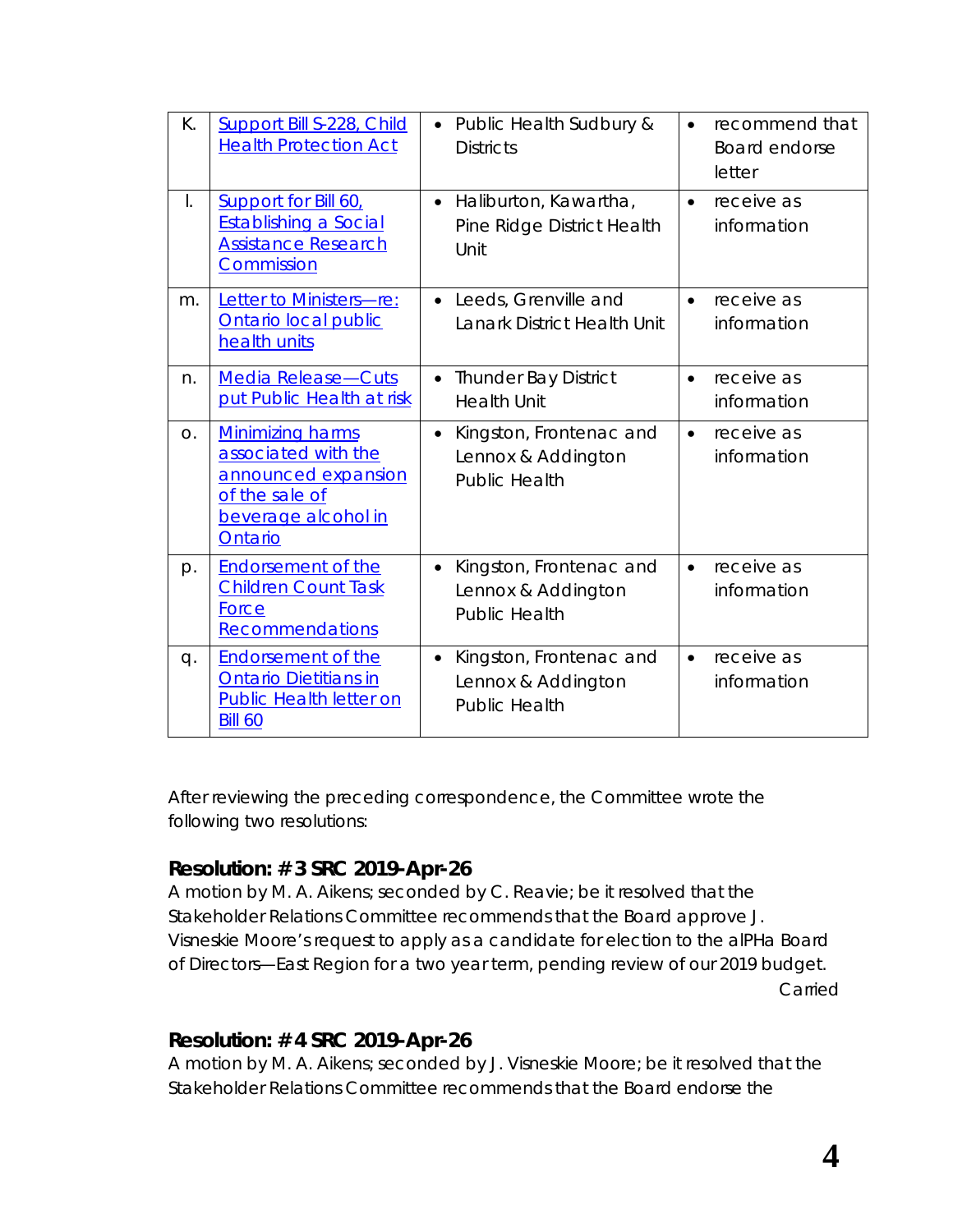Sudbury & District letter regarding support for Bill S-228 Child Health Protection Act with a copy to all Boards of Health in Ontario.

Carried

## **08. Staff Reports**

Colleen Musclow presented the following report to the Committee:

### **Q1 Highlights—2019 Community and Stakeholder Engagement Plan**

## **Community Engagement Toolkit**

• Work began to adapt a Community Engagement Planning Toolkit. The toolkit will include a step-by-step process for planning, implementing and evaluating a community engagement process and community engagement techniques.

## **Support establishment of process to assess and identify priority populations**

• In order to build capacity for engagement with priority populations, one SDOH PHN has registered to attend a community engagement training that is scheduled for Q2. Workshop learning objective: To increase knowledge of community engagement approaches and practices, with a specific focus on equity-seeking populations, in order to inform engagement with priority populations in Renfrew County and District.

## **Cultural Safety Education Plan**

• The planning of a Relationships with Indigenous Communities All-Staff Launch began in Q1. This event will introduce the concept of Cultural Safety and the All-Staff Cultural Safety Education Plan (in development).

There was valuable feedback from the Committee following the Report.

## **09. Board Committee Reports**

None

**10. By-Laws**

None

## **11. New Business**

The Committee discussed a communication strategy regarding the 2019 Provincial Budget and will make a recommendation to the Board to proceed with letters to editors of local newspapers, after more concrete information is received from the Province, regarding health units and funding.